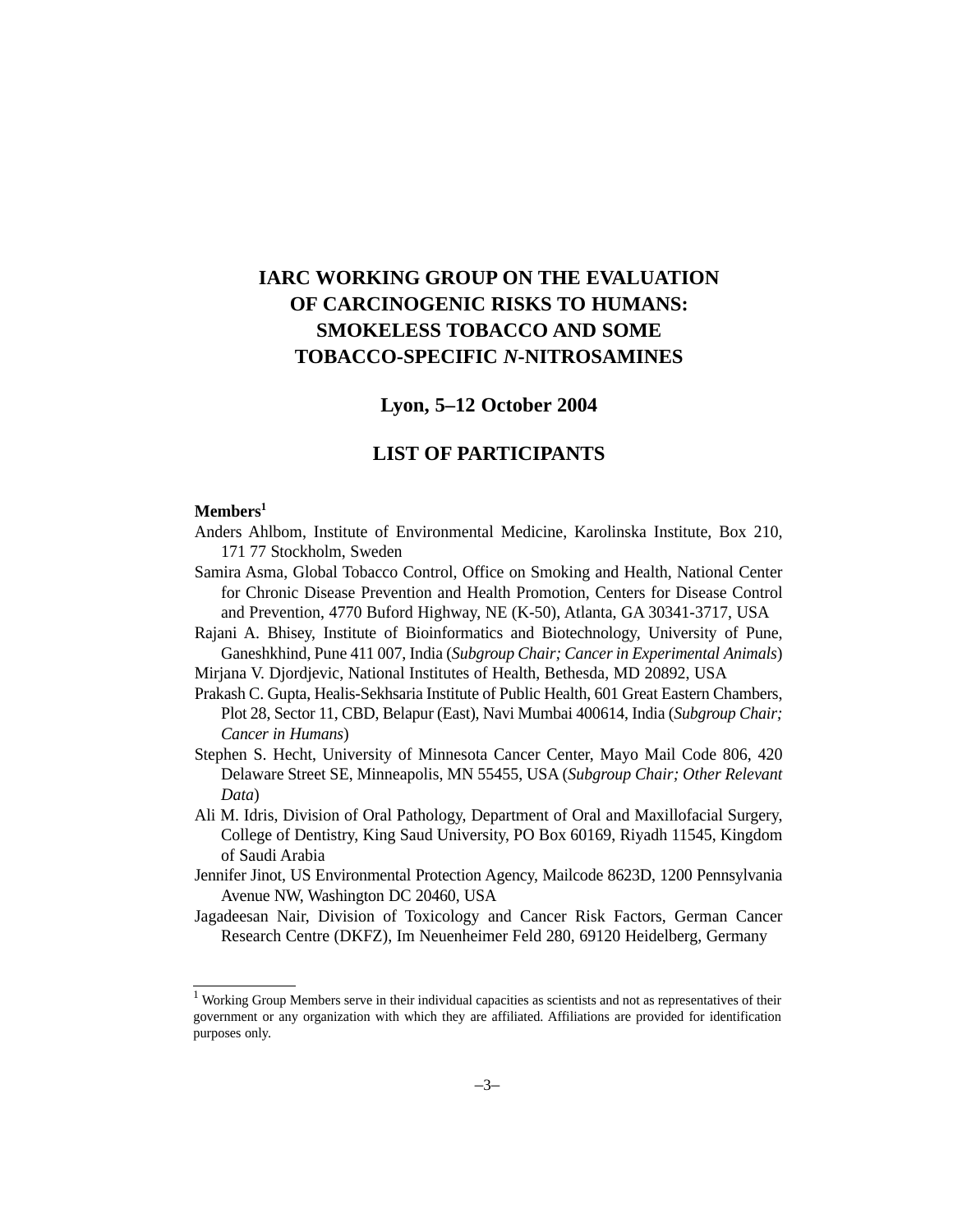#### 4 IARC MONOGRAPHS VOLUME 89

- Urmila J. Nair, Division of Toxicology and Cancer Risk Factors, German Cancer Research Centre (DKFZ), Im Neuenheimer Feld 280, 69120 Heidelberg, Germany
- Wallace Pickworth, Intramural Research Program, Clinical Pharmacology Branch, National Institute on Drug Abuse, 5500 Nathan Shock Drive, Baltimore, MD 21224, USA
- Ranju Ralhan, Department of Biochemistry, All India Institute of Medical Sciences, Ansari Nagar, New Delhi 110029, India
- Jerry M. Rice, Georgetown University Medical Center, Department of Oncology, Box 571465, Lombardi Comprehensive Cancer Center, Level LL, Room S150, 3800 Reservoir Road, NW, Washington DC 20057-1465, USA (*Overall Chair*)
- Dhirendra N. Sinha, School of Preventive Oncology, A/27 Anandpuri, Boring Canal Road, Patna, Bihar 800001, India
- Gary Stoner<sup>2</sup> (*unable to attend*), Division of Hematology and Oncology, Ohio State University, 1148 CHRI 300 W. 10th Avenue, Columbus, OH 43210-1240, USA
- Scott L. Tomar, University of Florida College of Dentistry, Division of Public Health Services and Research, 1600 SW Archer Road, PO Box 100404, Room D8-38, Gainesville, FL 32610-0404, USA (*Subgroup Chair; Exposure Data*)
- Saman Warnakulasuriya, Department of Oral Medicine and Experimental Oral Pathology, Guy's, King's and St Thomas' Dental Institute, Caldecot Road, London SE5 9RW, United Kingdom
- Deborah M. Winn, Clinical and Genetic Epidemiology Research Branch, Epidemiology and Genetics Research Program, Division of Cancer Control and Population Sciences, National Cancer Institute, Executive Plaza North, Room 5134, MSC 7393, 6130 Executive Boulevard, Bethesda, MD 20892-7393, USA
- David Zaridze, Institute of Carcinogenesis, Russian N.N. Blokhin Cancer Research Centre, 24 Kashirskoye Shosse, 115478 Moscow, Russia

#### **Representatives**

- *US National Cancer Institute*
- Cathy L. Backinger, Tobacco Control Research Branch (HNCD36), Behavioral Research Program, Division of Cancer Control and Population Sciences, National Cancer Institute, 6130 Executive Boulevard, MSC 7337, Bethesda, MD 20892-7337, USA
- Alan Poland, Cancer Etiology Branch, Division of Cancer Biology, National Cancer Institute, 6130 Executive Boulevard, Room 5072, Suite 5000, MSC 7398, Bethesda, MD 20892-7398, USA

#### *US National Institute of Environmental Health Sciences*

Mary S. Wolfe, NTP Liaison and Scientific Review Office, National Institute of Environmental Health Sciences, PO Box 12233 MD A3-01, Research Triangle Park, NC 27709, USA

 $2$  In the past, reviewed applications to a grant programme sponsored by Philip Morris. On one occasion, received personal compensation for this and on another occasion, donated the compensation to charity.